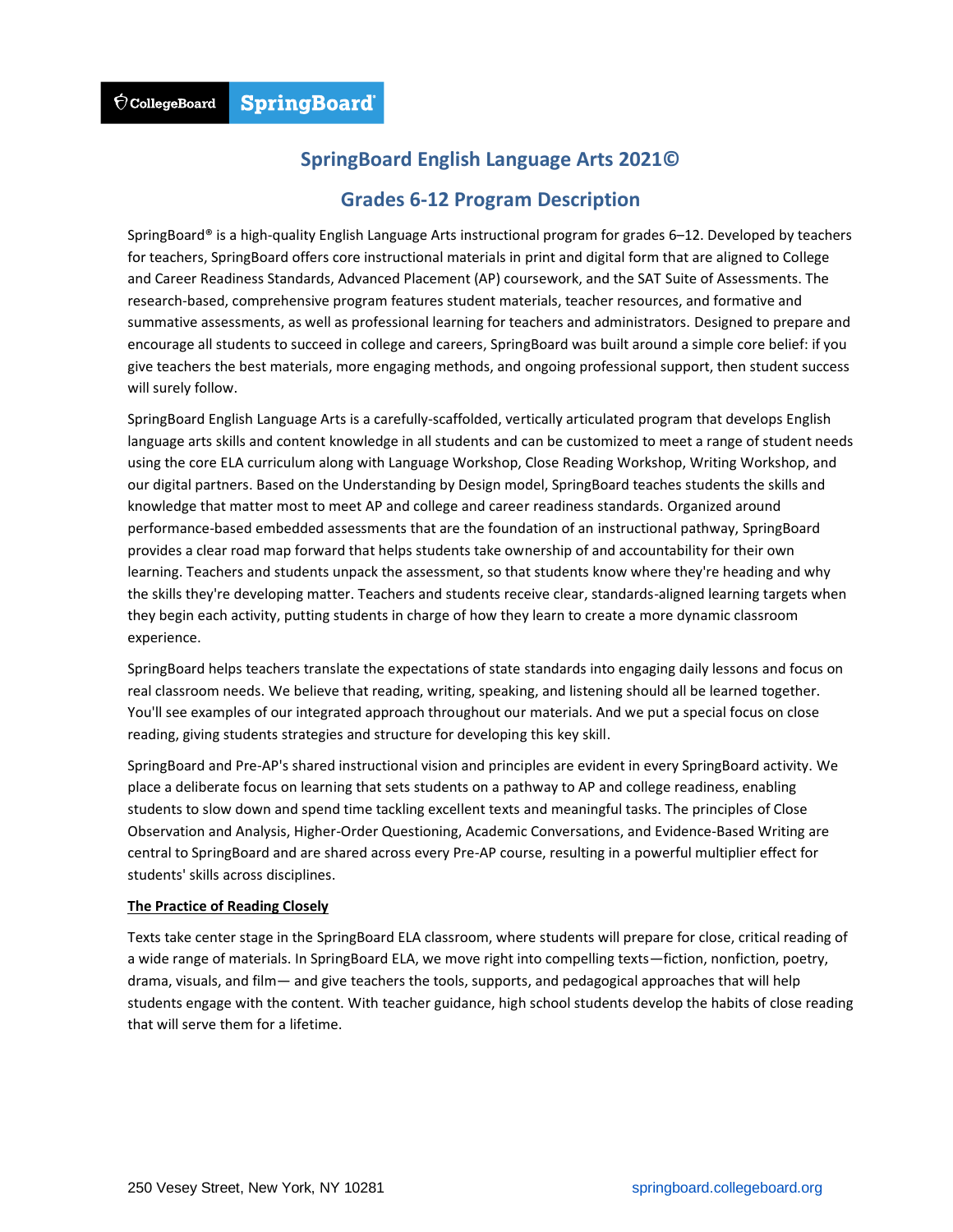- **As You Read:** Students prepare for the first reading of a text with guidance about which elements to notice and annotate, questions to ask before and during reading, and genre characteristics to pay attention to.
- **First Reading:** Students read and annotate. They begin to comprehend the text and uncover meaning as they read individually, in pairs, in groups, or together as a class.
- **Making Observations**: Students pause during or right after the first reading to observe the small details within a text in order to arrive at a deeper understanding of the whole.
- **Returning to the Text:** Students continue to deepen their understanding of the text by responding to a series of text-dependent questions. They use text evidence, speak with new vocabulary words, reflect on their classmates' ideas, and make connections among texts, ideas, and experiences.
- **Working from the Text:** Students use the text as a source as they move from reading and analysis to productive work, including academic discussion and writing.
- **Independent reading:** An integral part of every SpringBoard English Language Arts unit. At the beginning of each grade, students learn how to make a plan for independent reading that they apply throughout the year as they focus on new texts and goals in each unit.

#### **Our Approach to Writing**

SpringBoard English Language Arts provides a scaffolded approach to writing in all the major modes, emphasizing argumentative, informational, and narrative. Students write often, and they learn to become critical reviewers of their own and their peers' work through frequent opportunities for revision and editing. They learn to plan with purpose, audience, topic, and context in mind; develop drafts with engaging ideas, examples, facts and commentary; revise for clarity, development, organization, style, and diction; and edit using the conventions of the English language.

As students read texts by skilled authors, they observe the many choices those authors make. They tune in to the ways authors purposefully use words, sentences, and structures to convey meaning. After analyzing and critiquing others' work, students learn to apply their understanding of authors' craft to their own written products. A few SpringBoard features help them do just that:

- **Writing prompts** scaffold to the Embedded Assessments and give students practice with writing texts in multiple genres, including personal narratives, argumentative essays, editorials, letters, myths, research papers, and more. **Writing to Sources** writing prompts drive students back to texts they have read or viewed to mine for evidence.
- **Focus on the Sentence** tasks help students process content while also practicing the craft of writing powerful sentences.
- **Grammar & Usage** features highlight interesting grammar or usage concepts that appear in a text, both to improve students' reading comprehension and to help them attend to these concepts as they craft their own texts.
- **Language & Writer's Craft** features address topics in writing such as style, word choice, and sentence construction.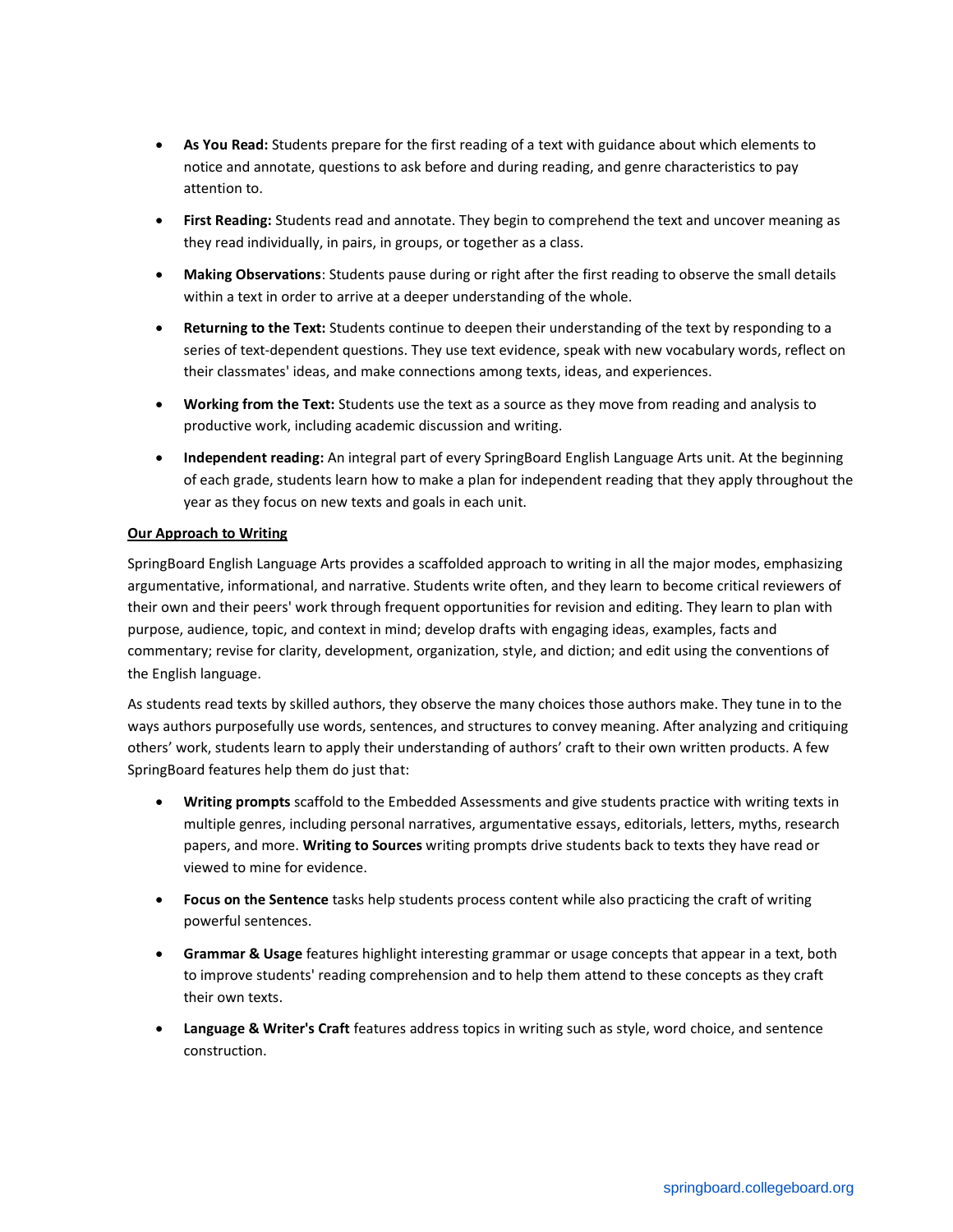• **Language Checkpoints** offer in-depth practice with standard English conventions and usage and guide students to revise sample sentences as well as their own work.

SpringBoard provides multiple opportunities for authentic, task-based writing and writing to sources. Direct instruction in writing in different modes—narrative, argumentative, and informational—is a primary focus of each unit of instruction, and students learn to consider task, audience, and purpose in structuring and organizing their writing.

## **Support for Differentiation**

We believe that purposeful planning leads to powerful learning experiences. That's why each unit starts with support for lesson planning, guidance on differentiation, and information about unit resources. A rich library of tools, resources, and supports lets teachers adapt their instruction for all students, including those who need extra support, those who are still learning English, and those who are ready to go further. And, in the Teacher Edition, every activity is organized into four phases: **Plan**, **Teach**, **Assess**, and **Adapt**. **Plan** contains information about pacing and materials. **Teach** guides the class through the main steps of the activity with thoughtful suggestions for how to conduct close readings, how to group students, and when to check for understanding. **Assess** calls out opportunities to measure student progress. **Adapt** suggests ways to adjust an activity in response to students' needs.

## **Assessment for Learning**

With SpringBoard English Language Arts, teachers have frequent opportunities to monitor student progress over the course of the year. Assessment for learning is the philosophical basis of assessment opportunities in SpringBoard, and we make assessment and evaluation transparent and explicit so students and teachers can focus on the key skills and knowledge to be learned.

## **SpringBoard Digital**

SpringBoard Digital is an interactive platform that provides always-available online content accessible from any device—desktop computer, laptop, tablet, or phone. In addition to the program materials within the platform, teachers and students have access to additional supports in reading, writing, and vocabulary development through our partnerships with Zinc Learning Labs and Turnitin Revision Assistant.

## **Research-based**

Built on the research, pedagogy, and expertise from Wiggins and McTighe, American Institutes for Research, Charlotte Danielson, Marzano and Pickering, and Robyn Jackson, SpringBoard is a research-based, classroomtested curriculum created by teachers for teachers. And the evidence is clear:

Statewide and nationwide studies demonstrate that SpringBoard is generating positive results. One measure of that success: SpringBoard has been shown to improve both engagement in the classroom and readiness for college. One nationwide study, comparing SpringBoard and non-SpringBoard schools, showed a considerable increase in the number of students enrolled in AP Exams and courses, as well as increased SAT performance.

SpringBoard helps more students succeed:

• High schools using SpringBoard showed a 48% increase in students taking AP Exams in English—and an even greater increase among black and Hispanic students.